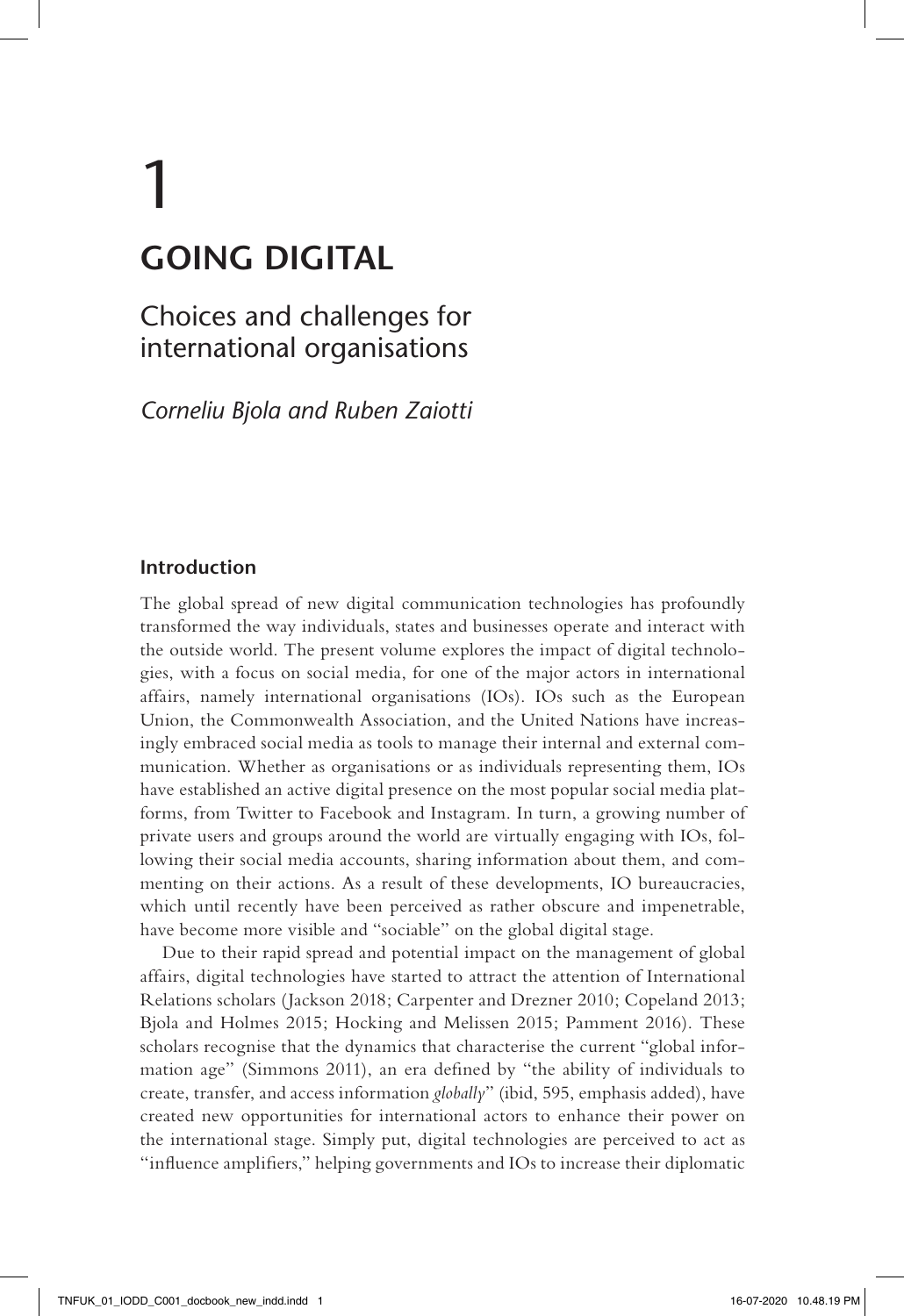clout in a manner that they might not otherwise be able to achieve. Social media, as a popular form of communication, enhance these opportunities thanks to their global reach and ability to connect a broad spectrum of private and public actors (Ghannam 2011, 6).

One of the most promising areas of research on the role of social media in international politics is the emerging subfield of "digital diplomacy," which has been broadly defined as the use of social media for diplomatic purposes (Bjola and Holmes 2015, 4). Studies on digital diplomacy have examined how political leaders and foreign policy officials use new technologies to increase their engagement with foreign audiences, highlighting how social media platforms have become an influential foreign policy tool (Khatib, Dutton and Thelwall 2012). These works show that the adoption of digital technologies has transformed the traditional practices of diplomacy, especially those involving communication with local stakeholders (or what is known as "public diplomacy"; Melissen 2005; Cull 2019). With social media, public diplomacy is no longer restricted to the relay of information, promising instead "the interactive construction and leveraging of long-lasting relationships with foreign publics" (Bjola and Jiang 2015; Kampf et al. 2015). With the emergence of digital diplomacy, foreign policy officials have become directly involved in the shaping of public opinion and advocacy activities. The digital diplomacy literature has also examined the role that social media has had in shaping national images and "brands," and the efforts that democratic and authoritarian regimes have deployed to manage their country's reputation on the world stage (Manor and Segev 2015; Bulovsky 2019).

By focusing on foreign affairs ministries and officials, the digital diplomacy literature has thus far analysed the role of social media in world politics through the prism of states and their interactions (Pelling 2016; Hocking and Melissen 2015; Spry 2019). The state-centrism of research on digital diplomacy is apparent from the dearth of studies on IOs and other actors digitally active on the world stage, such as NGOs (Seo et al. 2009; Thrall et al. 2014; Pagovski 2015; Hocking and Melissen 2015). The literature on digital diplomacy has also paid less attention to the organisational implications of the emergence of new communicative technologies for international politics. These issues have been addressed more explicitly by works in the field of Communication and Media Studies (Watson and Hill 2015), and, more specifically, the subfield of Organisational Communication (Livingstone and Lievrouw 2006). This literature emphasises how social media are part of a "communications technology revolution" that has "redefined the relationship between producers and receivers of online information" (Carpenter and Drezner 2010, 256).

One of the key insights of this scholarship is the recognition that the flow of information is a source of power (Marlin-Bennett 2013). This insight is valid for social media as well. Social media, as tools of direct communication, allow for circumventing traditional media organisations, thus providing more control over public communication (Van Dijck and Poell 2013). Social media also inspire organisations to articulate network connections within and outside their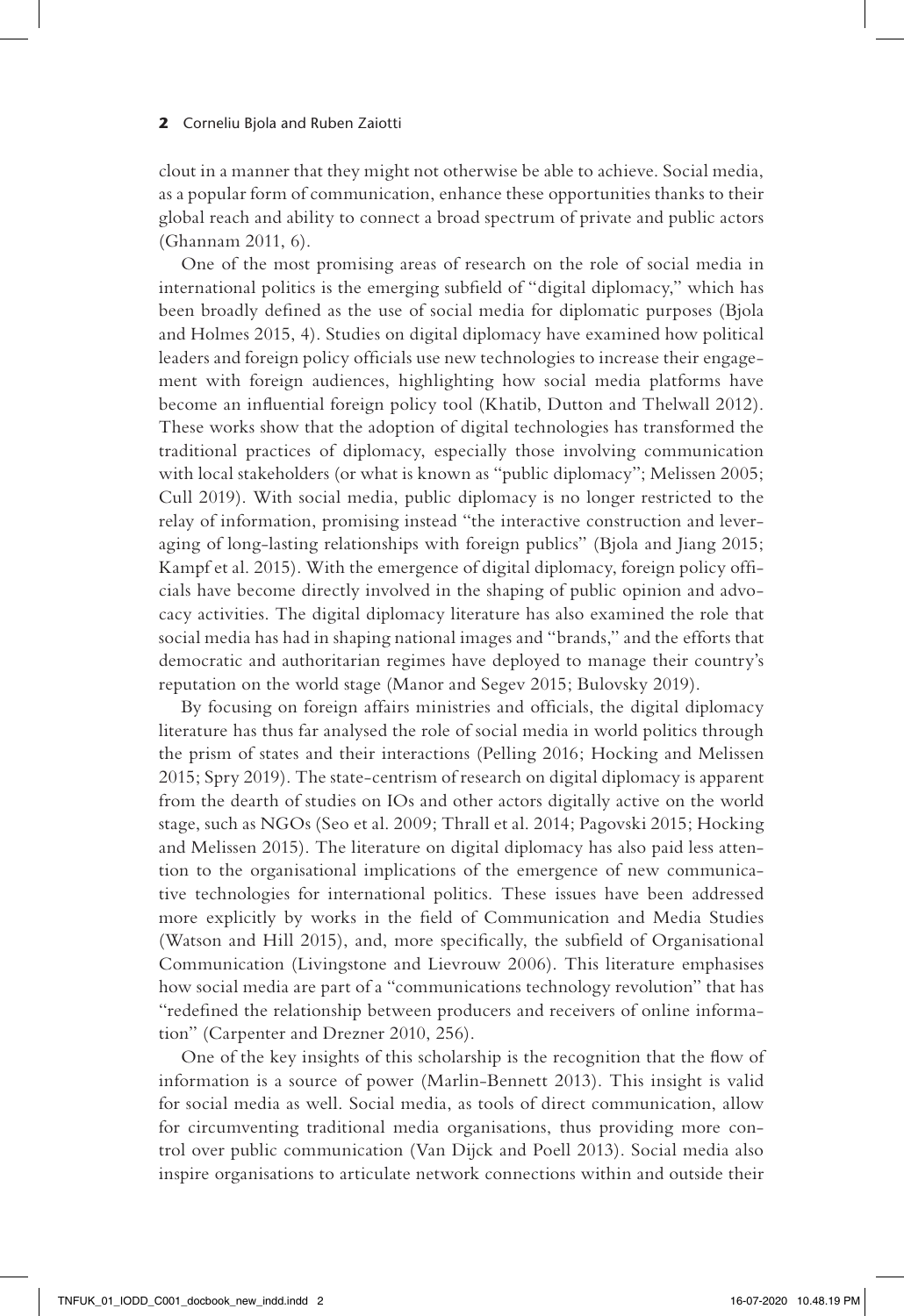boundaries (DeNardis and Hackl 2015, 762; Jackson 2018). The organisational communication literature also highlights how the impact of digital technologies for organisations is not limited to its public relations dimension. Social media influence the functioning of organisations in all the phases of the policy-making process, from agenda-setting to decision-making, planning, implementation and policy evaluation (Bjola 2017; Bjola and Ren 2019).

While mainly focused on the role of communication in "domestic" settings, the organisational communication literature has branched out to examine "global" communicative dynamics beyond national borders (Thussu 2009/2018; Alleyne 2016; Murphy et al. 2003). When IOs have been explicitly addressed, however, the focus has been until recently on the role of traditional media and communication tools (Gilboa 2005; Dimitrov 2014; Risso 2014). Works in this field have started to expand to include IOs' use of digital technologies, highlighting the growing role of social media within these organisations' public relations strategies (see, for instance, Ecker-Ehrhardt 2018b; Dimitrov 2014; Corrie 2015) and their "operational" functions in crisis management situations and the provision of public services (e.g. disaster relief; Gao et al. 2011).

These works, however, are not yet part of a coherent research program and lack systematicity. Moreover, there is still limited engagement with debates occurring within the International Relations-inspired literature on digital diplomacy; despite the apparent overlap in terms of themes addressed in both literatures, these bodies of scholarly work have not been in dialogue with each other yet. In bringing together these two literatures, the present volume seeks to fill the gaps in the existing literature by offering a theoretically grounded and empirically driven analysis of the impact and implications of the emergence of digital technologies as communicative tools for international organisations. The volume's premise is that IOs' engagement with social media, while sharing some of the experiences of other "domestic" public and private organisations (e.g. national governments, NGOs), raises a series of unique theoretical and empirical questions about the role of communication, technology, and power in global affairs, questions that to date have not been the object of in-depth academic scrutiny (Jackson 2018).

These questions, in turn, stem from some of IOs' key distinguishing features as organisations and the context in which these entities operate, namely the international system. IOs, like other public organisations, are complex bureaucratic structures of different sizes and resources that operate according to specific decision- and policy-making procedures. What distinguishes IOs as public organisations is their status as semi-autonomous entities created to address specific common global problems, and that operate in a setting (the international system) characterised by the lack of central authority (Simmons and Martin 2002). The following sections elaborate on these issues, focussing on four analytical themes that will inform the contributions to this volume: 1) the nature of the IOs' "digital universe"; 2) IOs and digital autonomy; 3) IOs and digital legitimacy; and 4) IOs and digital contestation.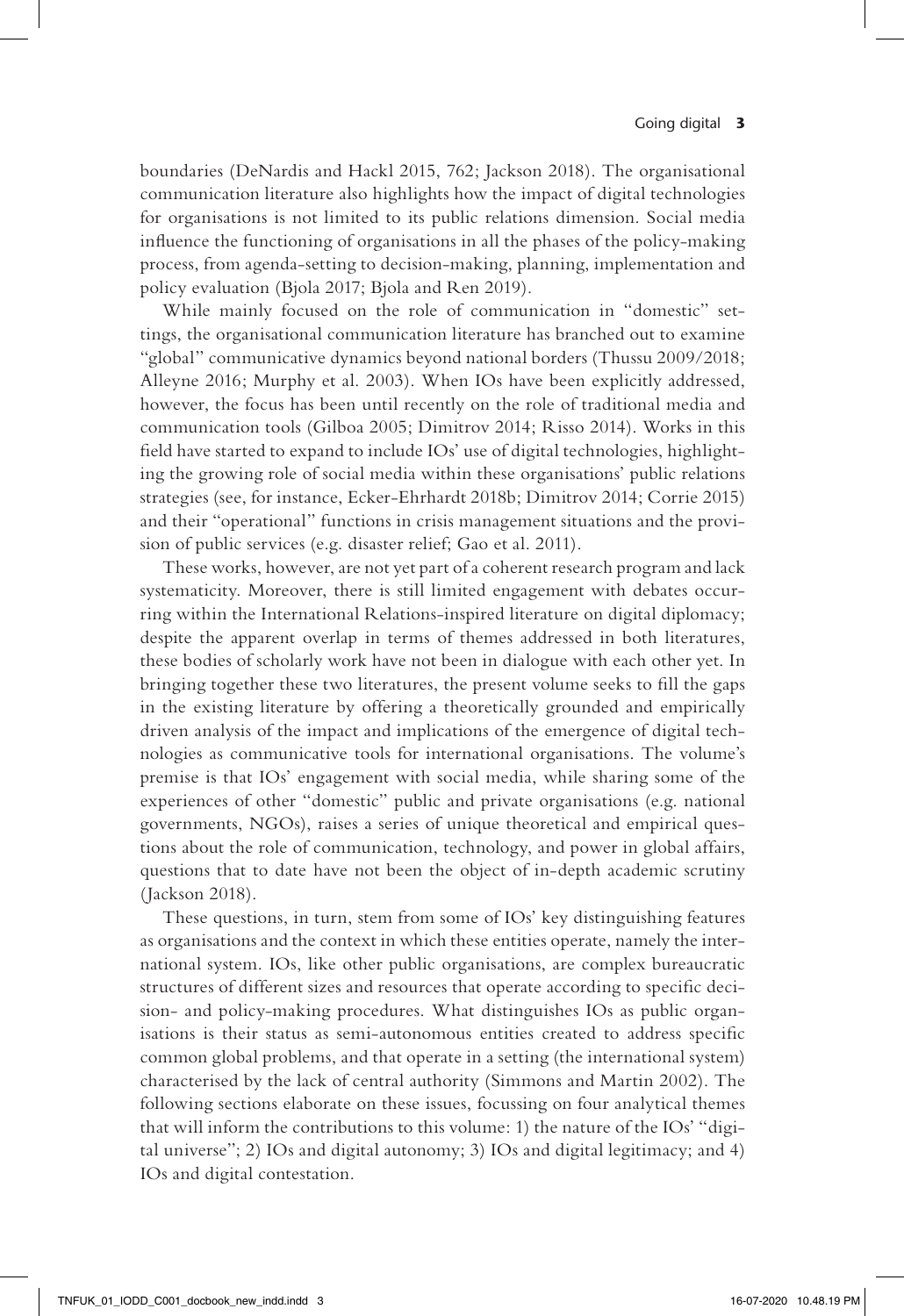### *International organisations' "digital universe"*

The first theme addressed in the volume relates to the structure and dynamics that characterise IOs' presence on social media. The broad reach of IOs' presence and activities means that the community of social media users engaging with IOs is global, and it encompasses a multitude of individuals and groups that are active both within and outside these organisations around the world. This global network involves a multitude of users and accounts active both within and outside these organisations. Within IOs, accounts are run by secretariats, agencies, member states' delegations, and by staff members in their personal capacity. Outside IOs, the network comprises accounts run by various stakeholders such as NGOs with consultative status, pressure groups, companies, individual citizens (journalists, experts, advocacy organisations, corporate lobbies) in countries around the world. These actors play different roles and have different influences on IOs' social media communication practices. In the organisational studies language, these actors function either as "gatekeepers" or "liaisons" or "bridges," depending on whether they mediate interactions with the outside world or convey communication upward within the organisation (Thussu 2018). The ongoing digital communication that occurs among these actors create the IOs' global network. This network's spatial configuration, "thickness," and location of major "nodes" vary due to IOs' different sizes and degree of presence and penetration on social media, the activity of its users, and the salience of the global issue IOs are addressing at a particular time.

This unique configuration of the IOs' digital universe is reflected in the structure, form, and content of the communicative practices that take place within it. These practices take place between organisations, downward from the organisation to the stakeholders, and upward from stakeholders to the organisation (Mumby and Kuhn 2018). These practices can take different forms (textual and/ or visual) depending on the platform used (e.g. tweets, FB posts), and their content can be either formal or informal. The informality of communication is one of the most significant innovations of social media for IOs, as these entities have traditionally been quite cautious and restrained in their external communication. As Cornut states (2019):

Traditionally, diplomats are expected to uphold a certain level of decorum, but this tweet crosses the boundaries of propriety. In the digital era, it is socially acceptable to present information in non-formal ways on social media as long as the message is clever and – to the point … The ability for a diplomat to have a cheeky/clever outlook on current events has a positive effect as it aids in promoting his/her country's position. Not only does a clever response effectively summarize complicated events, making it easier for regular citizens to understand, but its humorous nature also contributes to the popularity of the Tweet itself – resulting in a more widespread message.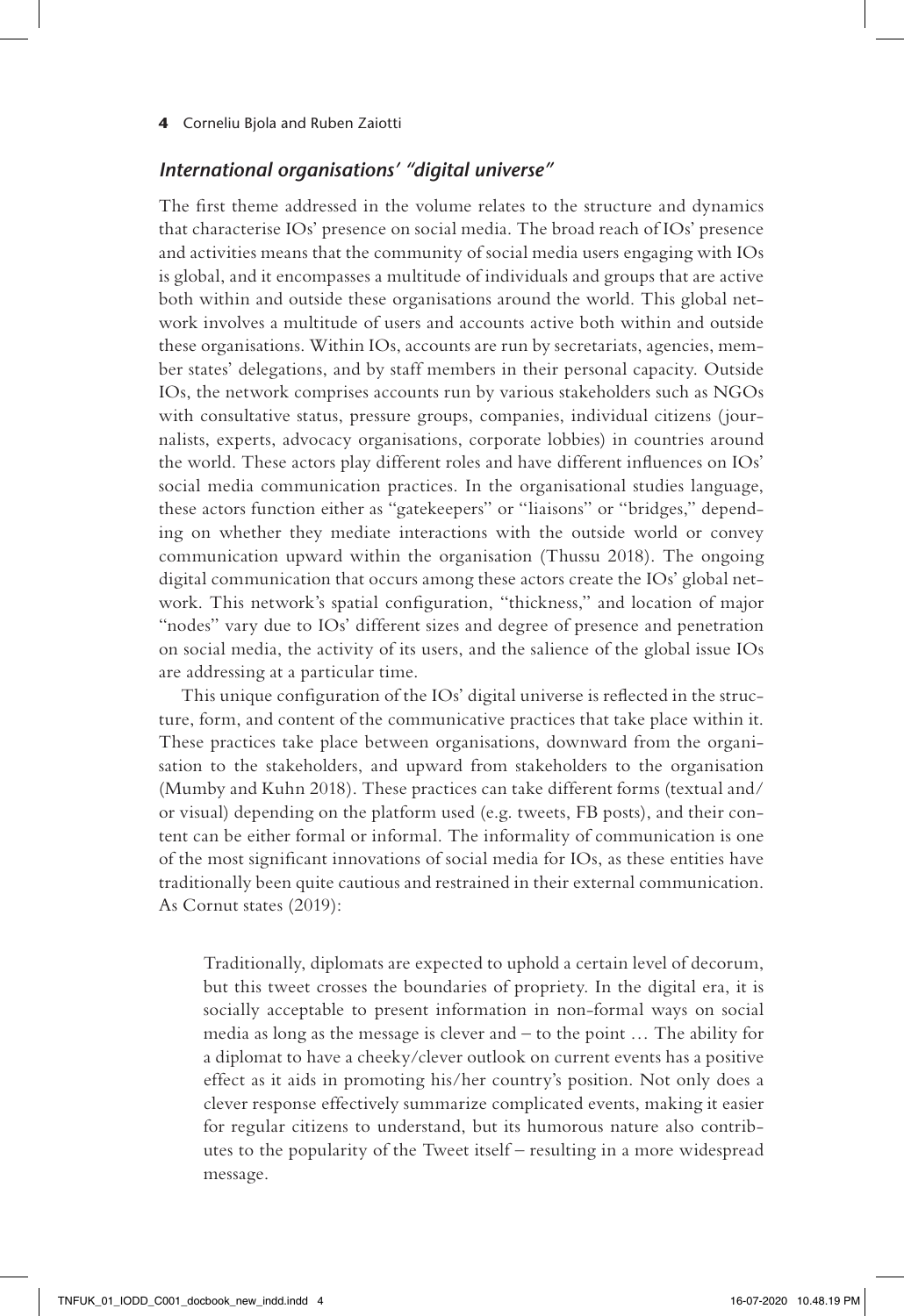Besides mapping IOs' digital universe, the volume also seeks to examine its origins and evolution. The exponential rise and expansion of IOs' reliance on social media raise questions about the rationales and the conditions under which international organisations have adopted and used social media. One of the most prominent arguments is that IOs have become digitally active because of the mimicking of norms and practices developed within domestic politics and outside (Cho 2014, 381). In this reading, IOs are replicating what other public and private organisations have been doing domestically in their public relations efforts. Another potential reason for why social media have become so popular in IOs is the result of the emerging trend towards the personalisation of international politics and diplomacy (another example of "spilling over" from domestic politics; see Marlin-Bennett 2013), a trend that has emphasised the role of the personal(ised) communication in promoting a particular message on behalf of an organisation. In the IO's context, this is encapsulated in the rise of the phenomenon of "celebrity IO ambassadors" (Adler-Nissen 2016).

These arguments about IOs' digitalisation, however, do not take into account that bureaucratic organisations are unlikely to invest resources in a new communication strategy without a modicum of planning and assessment of its value and impact, and without the structures in place to manage new digitally based initiatives. Indeed, over the last decades, IOs have enhanced and professionalised organisational capacities for public communication (Ecker-Ehrhardt 2018a). The role of new media has become prominent in IOs' communication strategies, and additional resources have been deployed to reinforce IOs' digital presence. How different IOs have implemented these strategies, however, has not been examined in depth. Moreover, while social media have been hailed as having a positive impact on private and public organisations in terms of meeting their mandates and performing their functions (Collins and Bekenova 2019; Sandre 2015), less is known about their impact on IOs. This volume assesses whether and how social media have improved the ways in which IOs work, make decisions, and engage with stakeholders. At the same time, it also questions whether digital tools are providing added value to IOs' communication strategy and diplomatic practices, or whether, instead, they might hinder them.

Addressing these questions, Matthias Ecker-Ehrhardt argues in Chapter 2 that the widespread use of social media opens entirely new opportunities for international organisations to directly communicate with and engage an increasingly aware and assertive public. Using a time-series cross-section regression methodology for a stratified-random sample of 49 IO accounts on Facebook and Twitter, Ecker-Ehrhardt finds that the application of social media for public communication purposes is informed by multiple factors. First, external contestation and the opening of IO bodies for representatives of transnational civil society is strongly associated with the adoption of social media, which suggests an underlying imperative for self-legitimation. Secondly, organisational mandates shape IOs' demands for social media, for example, by calling for the direct implementation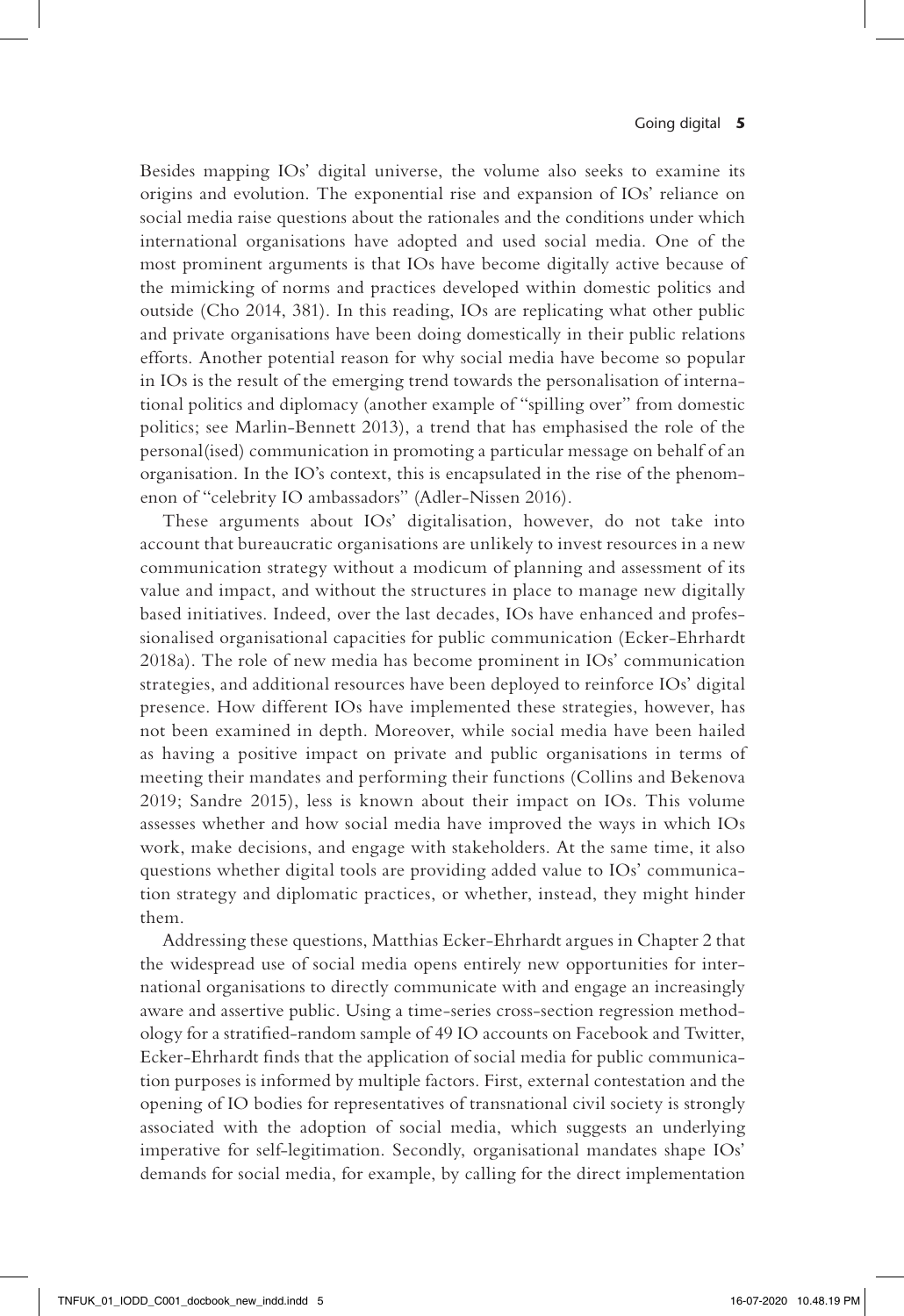of multiple policy programs on the ground. Lastly, centralised public communication also facilitates the adoption and extensive use of social media.

In Chapter 3, Michał Krzyżanowski addresses the question of how IOs accommodate and integrate digital technologies into their analogue patterns of public communication. The chapter looks at how social/online media – using the example of Twitter – were used by the European Union for communication at a critical time (2014–2015), when the organisation faced multiple crises and was in acute need of effectively engaging with the European demos. Proposing a critical discourse framework for the analysis of the politico-organisational use of Twitter, the chapter shows that the new digital platforms did foster change or "modernisation" of EU political communication patterns. At the same time, social media helped sustain some of the deep-seated dispositions of EU communicative and organisational practices as well as political discourses. As deployed by the EU's – and specifically by the European Commission's – spokesperson service, social media helped solidify some controversial patterns of EU political communication.

In Chapter 4, Natalia Grincheva examines the efforts undertaken by the International Council of Museums (ICOM), a non-governmental international organisation under formal relations with UNESCO, to update its mandate and restructure itself. To this end, the chapter focuses on the case of the 2019 online global crowdsourcing campaign that ICOM launched in the search for a new museum definition capable of bridging internal divides and political expectations regarding the future role of the organisation. Employing content analysis, Grincheva's research examines the multitude of museum definitions submitted to the ICOM platform from different corners of the world and demonstrates how digital activities have collided with traditional procedures and bureaucracies of large international organisations. The case is important as it offers valuable insight into the role of digital technologies in facilitating vs undermining democratic systems of global governance.

#### *International organisations and digital autonomy*

The second theme that the volume addresses concerns the role that social media plays in shaping international organisations' autonomy as actors on the international stage (Haftel and Thompson 2006, 255). In the case of IOs, autonomy is "the ability to operate in a manner that is insulated from the influence of other political actors – especially states" (Haftel and Thompson 2006, 256, Kenneth Abbott and Duncan Snidal 1998, 9). Since states create, support, and direct IOs, the latter's independence is, by design, constrained. IOs nonetheless can make autonomous decisions and have a degree of discretion in their actions (Barnett and Finnemore 2004). Moreover, since the 1990s, IOs have expanded their authority and, as a result, the scope of their activities (Hooghe and Marks 2015; Zürn, Binder, and Ecker-Ehrhardt 2012, 107–112). This trend, which has started to reverse more recently, is to a large extent the result of states' growing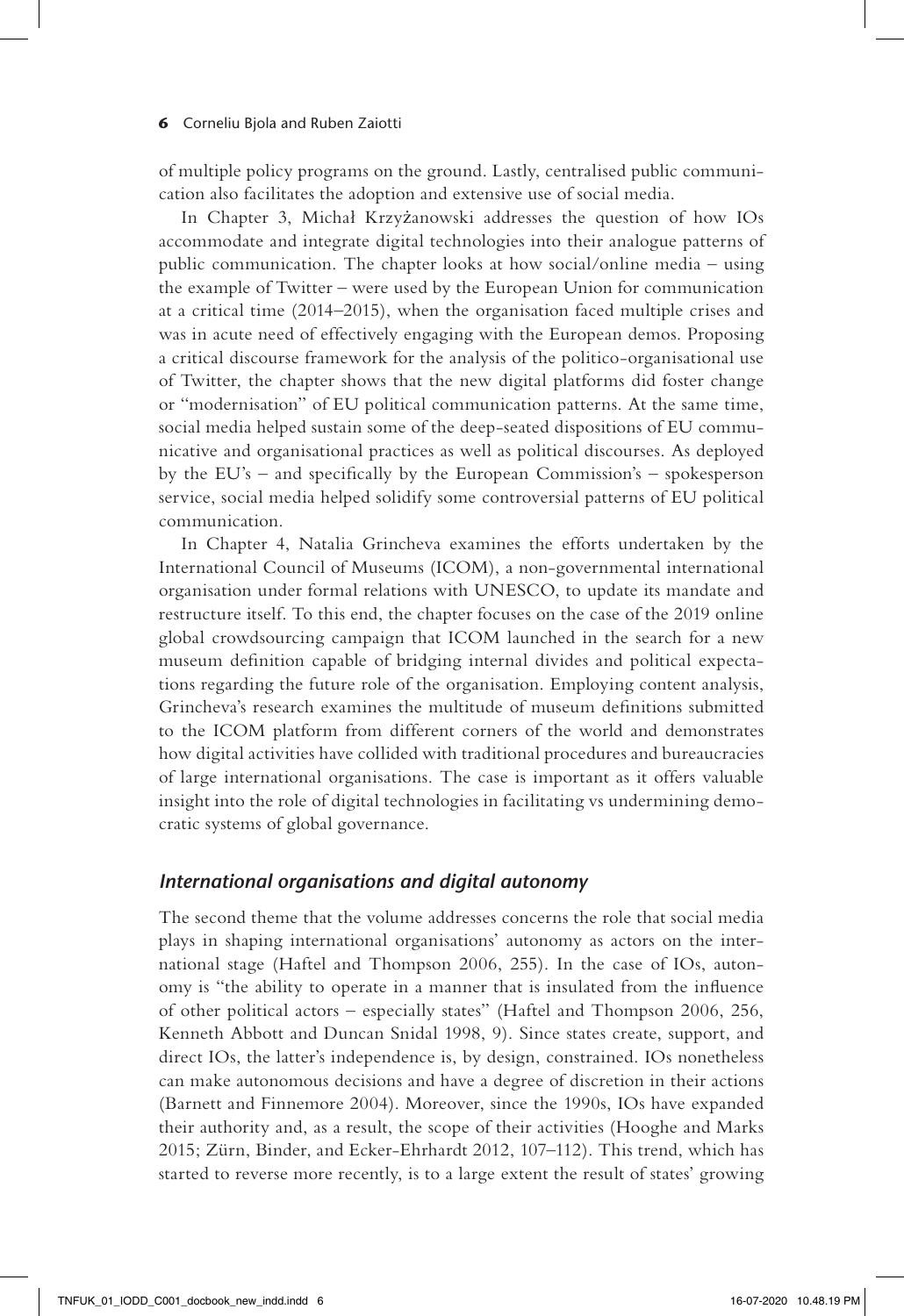willingness to delegate their power, which involves the offloading of control of fundamental tenets of the policy-making process at the international level, including agenda setting, decision-making, implementation, and enforcement (Haftel and Thompson 2006, 256).

Communication, and new media in particular, is playing an increasingly central role in facilitating and, in some cases, expanding IOs' autonomy. This state of affairs is due to the way IOs exercise and project their power. IOs' power can take different forms, but it is typically not direct. IOs do not dictate their will or rules on other international actors; instead, they tend to act as "orchestrators" (Abbot et al. 2015). Orchestration entails the use of persuasion and incentives, and the reliance on intermediaries (e.g. NGOs), which are induced to collaborate in achieving a particular goal or in shaping the policy process. An international organisation's ability to be a successful orchestrator is premised on the existence and projection of a unique and coherent corporate identity vis-à-vis relevant stakeholders (Cho 2014; Mumby and Kuhn 2018). A corporate identity refers to the consistent and durable set of values that an organisation possesses, and that differentiates it from other entities. IOs develop a corporate identity by building a "narrative" about who they are and what they represent, a narrative that is typically outlined in internal strategic documents, and it is articulated publicly by their official representatives.

IOs' identities, however, are not static, and they are shaped by an organisation's interaction with its environment (Cho 2014, 377). In turn, over time, IOs adjust their original identity to reflect the (sometimes negative) feedback they receive from their environment (Cho 2014, 378). NATO's communication strategy, for instance, has evolved as a result of its alleged "image problem," stemming from the perception in the popular imagination of being a "global policeman," "a tool of the U.S. to achieve its end," and "an unnecessary post-Cold war leftover" (Pagovski 2015, 13). As they have done for private companies, social media have provided an invaluable tool to IOs to collect information about themselves and to reformulate their identity narratives accordingly, making them potentially more effective and coherent.

Crucial in the exercise of "soft" power is the role of communication, as IOs need to proactively establish channels of communication, convey relevant information, and engage in dialogue with relevant stakeholders in their effort to cajole and persuade them to collaborate towards the achievement and implementation of IO-sponsored policy goals or initiatives. In this context, digital technologies have become a popular new "baton" deployed by IOs' officials to lead their orchestrating efforts. Social media, in particular, have expanded IOs' ability to exert their power by helping them define and consolidate their digital autonomy in different ways. First, by offering a platform to directly engage with stakeholders, thus circumventing official channels, especially if member states are involved. Second, by signalling their intentions, a particularly valuable feature during negotiations. Thirdly, by coordinating actions, especially with intermediaries during campaigns, but also for crisis management. Finally, by calling out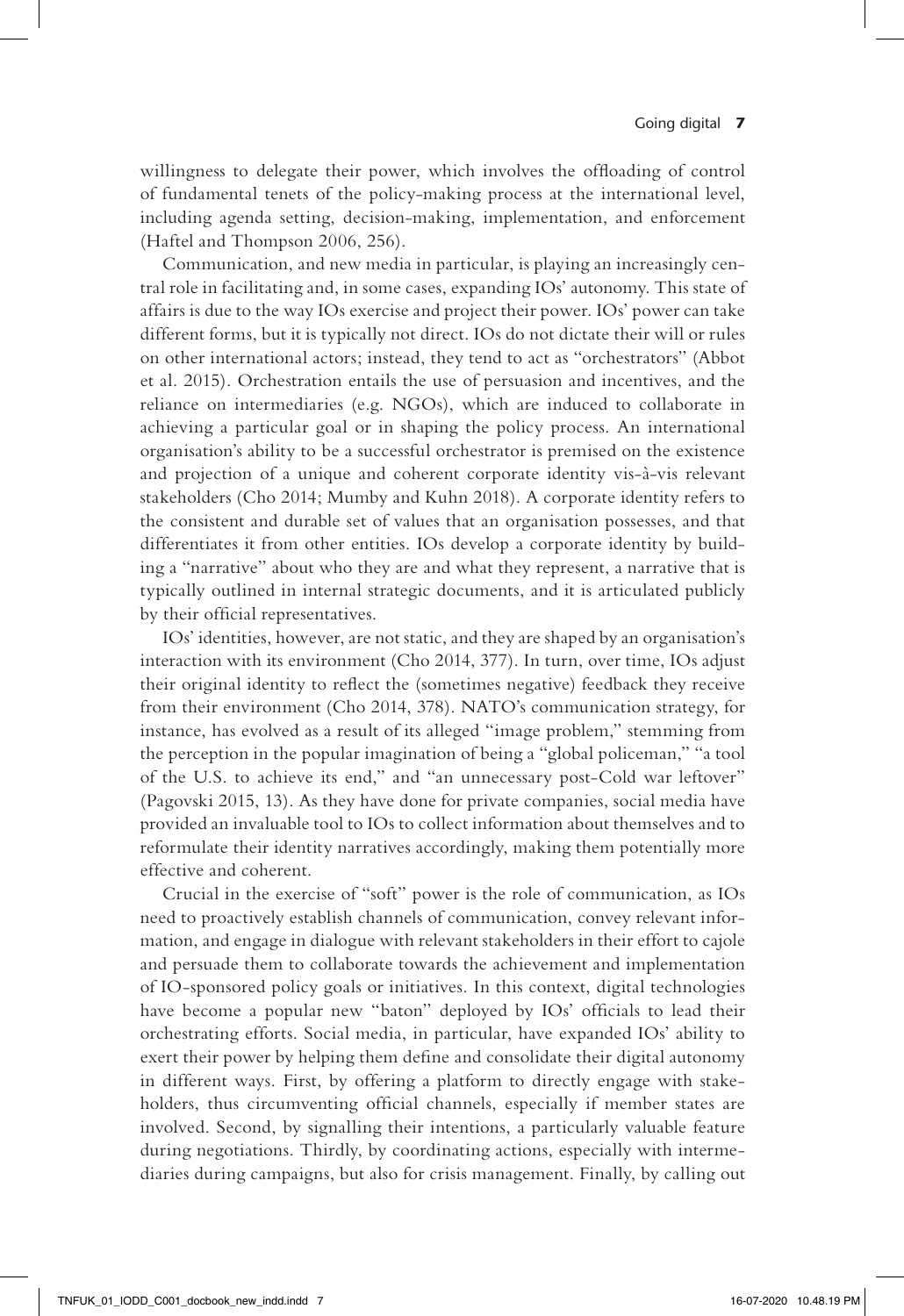stakeholders or shaming them in order to influence their behaviour. While social media platforms promote a more visible digital presence, their decentralised, informal, and personal nature, combined with their capacity to multiply the number of voices within IOs who speak on behalf of these organisations, means that the message they convey can come across as inconsistent and confusing, and, as a result, it weakens their efforts at projecting a coherent identity. In this way, social media can exacerbate an inherent tension that characterises and IO's identity, namely that between an IO's collective identity and states' individual identities (Cho 2014, 376).

The chapters in this section explore the different ways in which social media have become tools to promote IOs "brand-making" and considers whether these practices are consistent with those of other private and public organisations. The volume also assesses whether new digital tools provide a viable platform to increase IOs' digital autonomy vis à vis states, or whether they merely reproduce this subordinate relationship, thus testing the claim that "digital orchestration" helps IOs increase their power in international affairs.

In Chapter 5, Caroline Bouchard investigates how and to what extent the introduction and adoption of new digital communication and information technologies (ICTs) have affected UN processes. Changes have been observed both in the ways UN actors interact within the organisation and the ways the organisation communicates with external audiences. Drawing from the International Relations (IR) literature on UN processes, studies on new media, and research on the diffusion of innovations theory, the chapter presents results from a case study analysis that focuses on a key UN entity: the Department of Global Communications of the UN Secretariat. Bouchard argues that digital ICTs have affected three UN processes: rules of procedures, strategic interactions, and informal relationships. The chapter shows how specific UN actors played key roles in the integration and diffusion of digital tools in the UN process. It also contends that new digital ICTs have created unintended and undesirable consequences for the organisation that the UN has to grapple with.

Noting that IOs were established during the height of the industrial age, in Chapter 6 Nabeel Goheer examines four challenges – relevance, efficiency, effectiveness, and visibility – that have haunted international organisations since the dawn of the digital era. As bureaucracies, IOs were designed and tuned by their political masters to respond to the exigencies of the industrial age that worked like a CLOCK – Complicated, Logical, Ordered, Closed, and Kinetic. They have struggled to adapt to the digital reality, which is Complex, Large, Open, Unpredictable, and Dynamic (CLOUD). Drawing on the case of the Commonwealth Secretariat's digital transformation journey since 2015, the chapter discusses the strategic, structural, and systemic shifts that have helped morph the organisation from a bureaucracy to a network by unleashing its digital power in the form of data, display, delivery, and discovery. The chapter provides ex ante assessment and ex post evaluation of the digital reform process, and makes a case that a networked redesign, an innovative outreach, interoperable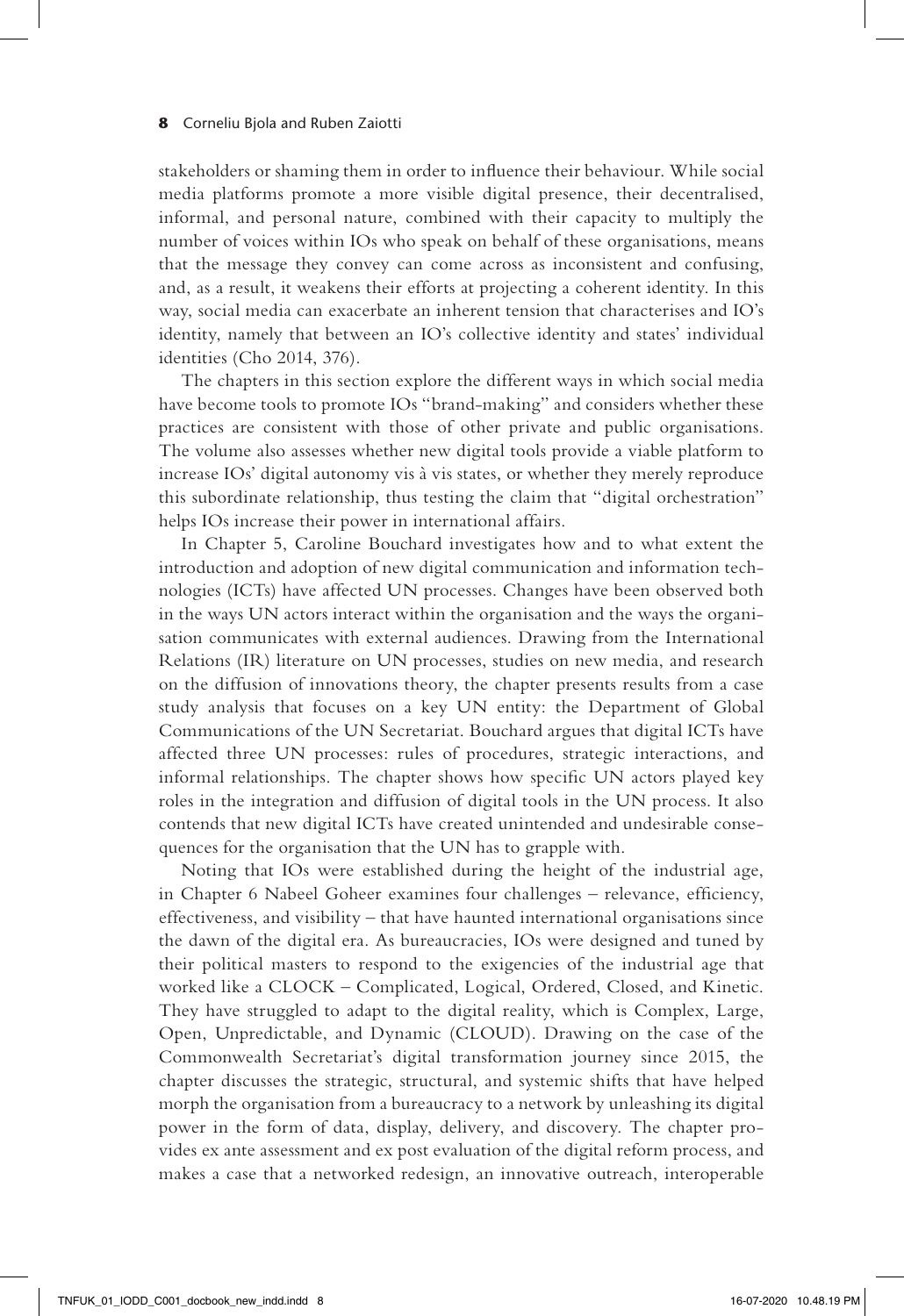processes, and value-creating visibility are the digital ways to recalibrate IOs' autonomy in a CLOUD world.

## *International organisations and digital legitimacy*

The volume's third theme relates to the role of social media in boosting (or undermining) IOs' legitimacy. Like other public organisations, IOs need legitimacy, namely a set "beliefs of audiences that an IO's authority is appropriately exercised" (Tallberg and Zürn 2019, 4) in order to perform their functions effectively. Stakeholders' support (or lack thereof) determines the degree of IOs' relevance as primary forums where global problems are addressed (Morse and Keohane 2014). This support also influences the ability of IOs to introduce and implement new policies and ensure compliance with legal and normative commitments (Sommerer and Agné 2018). Moreover, legitimacy helps IOs counter the charge that they lack fundamental democratic credentials (Held and Koenig-Archibugi 2005). With few exceptions (e.g. the European Union's elected parliament), IOs do not formally obtain their legitimacy directly from citizens, as is the case with other public organisations at the national level.

Because of the lack of direct, bottom-up sources of legitimisation, IOs typically rely on the assessment of their "output," namely what they do, and how, to determine their legitimacy (Steffek 2015). IOs' output is, in turn, evaluated based on how they are perceived to conform to established procedural and performance standards (Tallberg and Zürn 2019, 18). Procedural standards refer to features such as efficiency, legality, and expertise. Performance standards refer to effectiveness but also the protection of democratic rights and processes. The latter element points to the fact that IOs are not just technocratic entities created to solve common problems, but also carry a more normative mandate (Tallberg and Zürn 2019, 19). Whether it is assessed based on procedural or performative standards, IOs' legitimacy is never constant, as it changes depending on the particular audience and timeframe (ibid., 9).

Since IOs have traditionally been shielded from popular scrutiny, until recently their legitimacy has been relatively invisible as a subject in public and academic debates. Of late, however, attention to their actions has increased, and, as a result, IOs have become more sensitive about their public perceptions and more active in seeking support from stakeholders. These stakeholders – be it within the organisation or outside – can increase the support for IOs through a series of "legitimation practices" (Gronau and Schmidtke 2015).<sup>1</sup> These practices are inscribed in official texts and public statements, and they include "public justifications of institutional reforms, framing of IO policies, use of value-laden symbols, and other rhetorical measures aimed at nurturing beliefs in the legitimacy of an IO" (Tallberg and Zürn 2019, 13). The form these legitimation practices takes is communicative since it involves the relaying of information to an audience (ibid., 9).

As a popular means of communication, social media represent a novel and authoritative source for the discursive practices of legitimation involving IOs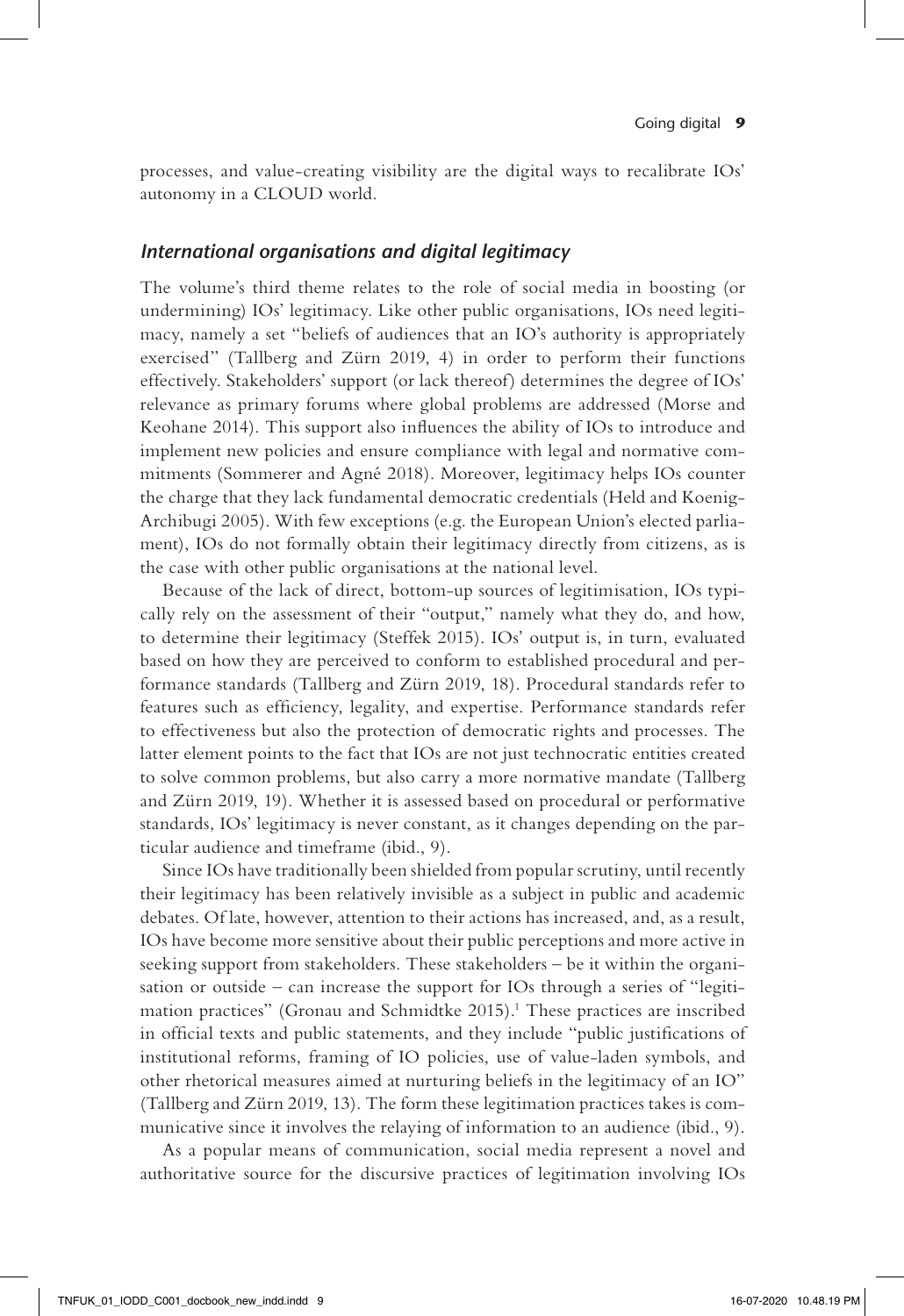(Denskus and Esser 2013). These digital practices can range from individual posts to full-fledged social media campaigns. IOs can actively employ social media to improve their image among targeted audiences. By communicating directly with these audiences, IOs have the opportunity to showcase their accomplishments and signal their continuing relevance. At the same time, social media offer a channel for audiences to engage directly with IOs and express their opinions on these organisations. The content of these opinions can, in turn, be used by IOs to adjust their narrative.

As an interactive platform to engage citizens, social media can represent a democratic tool that fosters a more open, inclusive, and participatory policy process involving IOs. Social media can increase IOs' accountability, as they "facilitate the articulation of complaints and grievances" (Buchanan and Keohane 2006). By directly reaching their targeted audience, social media also increase the ability of IOs "to effectively raise public awareness for global problems, publicly shame governments for not complying with international commitments teach norms and knowledge to citizens," obviating for the lack of "hard" power (Pamment 2016). This volume expands on these themes to explore how social media influence IOs' legitimacy and the challenges IOs face in their efforts to boost their digital legitimacy.

Looking at the UN and its use of Twitter, in Chapter 7 Matthias Hofferberth advances a theoretical account of how international organisations use social media to reach out to their potentially global constituencies and maintain their legitimacy as global governors. Drawing on the normative dimension of Habermas' theory of communicative action and its applications in International Relations, the chapter examines how different stakeholders and actors, both individual and institutional, within and towards this global organisation communicate through tweets. More specifically, Hofferberth employs qualitative content analysis of UN tweets from the 73rd UN Session in 2018 to reconstruct the UN Twittersphere and to determine how and whether this global organisation engages its public audience. He also assesses the communicative action potential of this engagement with the purpose of articulating a new line of normatively informed IO research on digital communication. In so doing, the chapter calls attention to the understated normative dimension of digital technologies in shaping public perceptions of the legitimacy of IO actions and activities.

Ilan Manor's chapter connects the question of IO legitimacy to the ability of member states to use IO's fora to enhance their digital influence relative to their peers. To this end, he examines how digital diplomacy provides opportunities for diplomatic actors lacking in material resources to overcome prestige deficits. The study adapts approaches used in earlier studies to calculate the material and ideational components of diplomatic prestige to the online sphere – in terms of presence, centrality, and reputation. By analysing the Twitter accounts of 67 foreign ministries and 33 United Nations missions, he finds that the traditional markers of diplomatic prestige do not automatically translate online and that significant effort is required to maintain prestige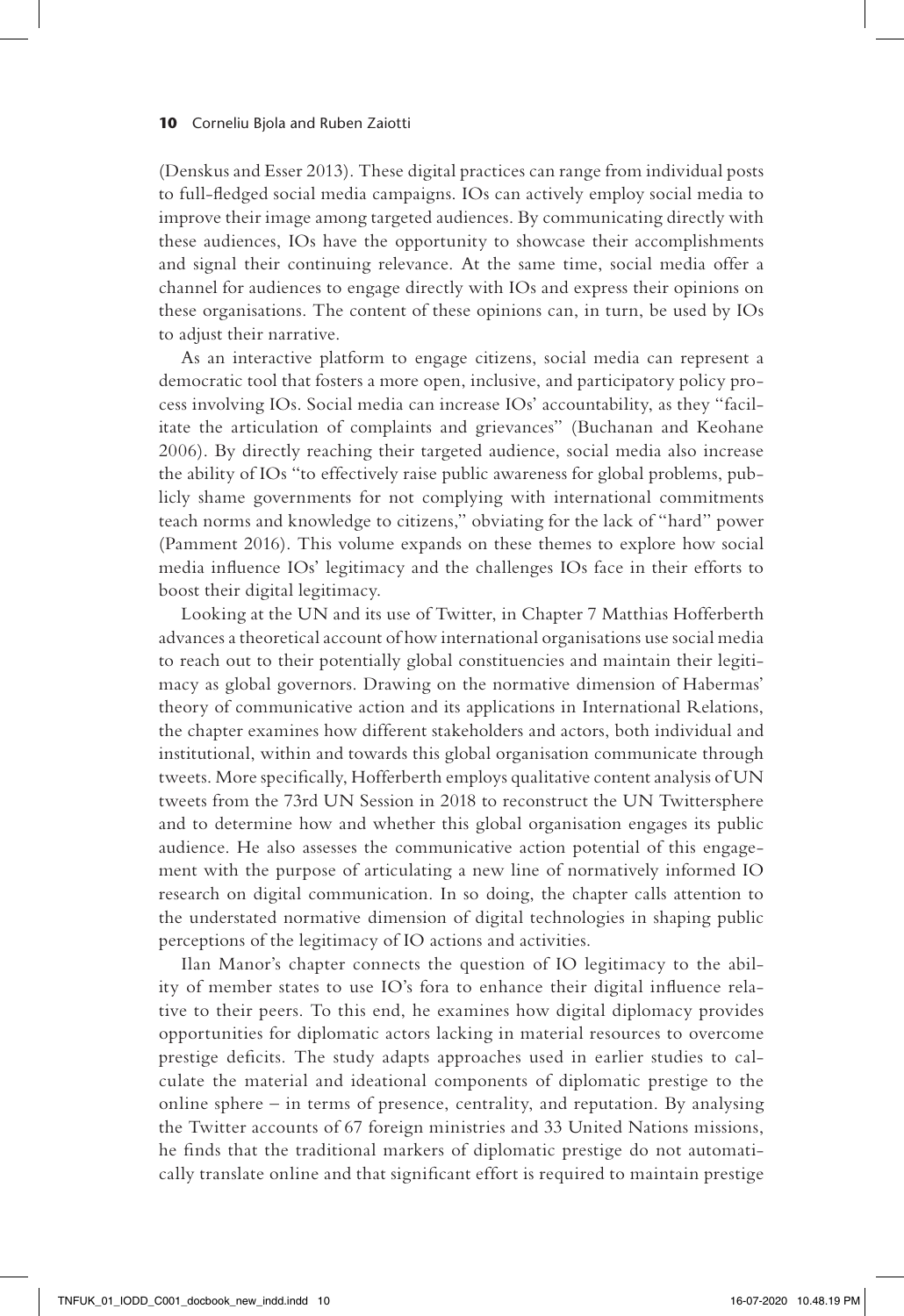in online diplomatic networks. He also finds that the flexibility and transience of online networks do allow diplomatic actors a degree of prestige mobility. Nations with limited diplomatic networks may use Twitter networks to gather information from their peers, thus anticipating policy changes or shocks to the international system. Moreover, nations may attract many of their peers on Twitter, enabling them to assess possible objections to their own policy agenda. Hence, this study is highly significant for understanding how prestige is managed and strategically influenced in digital diplomacy and the extent to which this competition for online prestige may indirectly contribute to the legitimacy of IOs.

In Chapter 9, Ruben Zaiotti examines the role that social media plays in shaping international organisations' reputation in international affairs, using the European Union and its handling of the refugee crisis as a case study. To study reputation, Zaiotti adopts what in organisation theory is called an "outside in" approach (Manning et al. 2012). In this perspective, the main source to determine an organisation's reputation is the feedback from individuals not affiliated with the organisation, rather than just what the organisation says about itself. Moreover, to redress the existing literature's reliance on traditional media as sources of data, the chapter focuses on how the European Union's reputation is built and evolves on social media. The findings of this study show that the impact of the refugee crisis on the EU's reputation is more nuanced than it has been presented in existing accounts. First, the EU's reputation was only marginally tarnished, if at all. Second, the crisis, while challenging the Union's reputation, has simultaneously increased the organisation's salience and visibility to the global public, thus contributing to the strengthening of its identity as independent actor on the world stage. Crucially, this outcome has occurred despite the lack of efforts on the part of the EU to pro-actively manage its reputation online.

#### *International organisations and digital contestation*

The fourth theme in the volume has to do with the role of social media in challenging IOs' authority and how IOs may respond to these challenges. IOs' recent growth in authority, however, has increased their visibility, and with it, the potential for criticism and politicisation (Zürn et al. 2012; Ecker-Ehrhardt 2018b). As a popular means of expressing opinions, social media have become a powerful tool of political contestation. This state of affairs is true for IOs as well. Social media can be deployed to monitor IOs performance and keep IOs accountable. They can, for instance, highlight mismanagement or scandals. IOs can be publicly challenged because their conception of the public interest is outdated, or because their claim to public interest orientation itself has become doubtful (for instance, through charges of corruption). This contestation can take the form of actions against IOs, such as street demonstrations (Gregoratti and Uhlin 2018). For the most part, however, they are discursive, such as NGOs "publicly criticizing IOs for being undemocratic or for pursuing policies that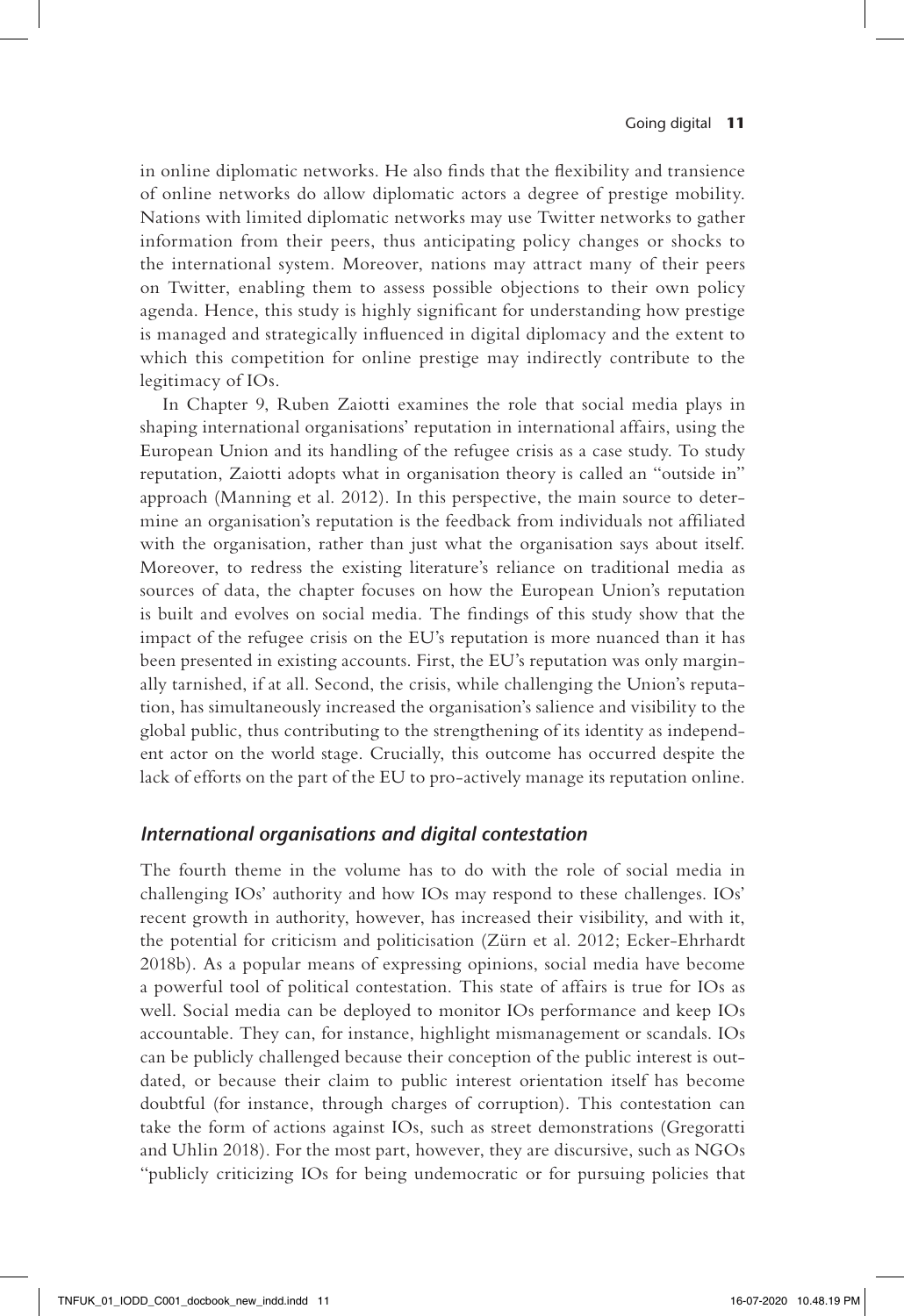make the poor worse off, as well as state representatives criticizing IOs for unfair decision-making procedures" (Tallberg and Zürn 2019, 15).

Contestation of IOs can also involve more malicious efforts. In an era of real or alleged "fake news," social media have increasingly become the target of criticism because of their (mis)use by political agents with a mission to manipulate public opinion (Gronau and Schmidtke 2015). These practices include digital disinformation campaigns and trolling (Bjola and Pamment 2018). Social media have also been used for surveillance and repression (Trottier 2016). Whether because of their mandate and activities, which could impinge on an actor's core interests (be it state or a terrorist group) or because of ideological reasons, IOs have become a target of this digital warfare, and they are likely to face a more significant number of digital threats in the future.

The chapters in this section explore the benign and malign ways in which social media have contributed to IOs' contestation and their impact on IOs' delegitimation. They also look at IOs' responses. When faced with open contestation, IOs, like other organisations in similar situations, are compelled to respond to avoid further negative backlash, and their task is to rebuild the trust of their audience. IOs thus move from routine to crisis mode of governance (Smith and Elliot 2007, 348–52). Responding to critical situations is particularly needed for organisations such as IOs since they rely heavily on output legitimacy. Yet, the core component for a successful response to a crisis is to focus on its communication strategy, which involves being open to external feedback and adjustments of actions to reflect the public mood (Steffek 2015, 275). Indeed, there is evidence to suggest that contestation has led IOs to prioritise public communication (e.g. in the case of NATO Information Service; Risso 2014), but much less is known about how digital contestation manifests itself in the case of IOs, with what results, and what type of strategies of digital response could prove most effective to contain the more malign effects of digital contestation.

Addressing these questions, Lemke and Habegger point out in Chapter 10 that diplomacy rests on the idea that a limited number of vetted actors interacts with one another while following a strict set of behavioural rules. In contrast, digital communication is driven by almost countless numbers of actors—many of whom remain anonymous—who interact irregularly and without much oversight or rules to guide their interactions. Their chapter thus argues that the diplomatic and digital practice represent two distinct systems of political communication, which differ not only in scope (i.e., the number of participants) and process (i.e., how these participants interact), but have produced two very different communicative *logics*. For diplomacy, this is the amelioration of international conflict by peaceful means. Digital communication, in contrast, thrives on affect (i.e., gratification) and emotion (i.e., outrage). To test these claims, the authors analyse the Twitter activity of NATO and the Russia embassy in the U.K. They find that @NATO and @RussianEmbassy are not only engaged in quite distinct activities online, but the latter's tendency to espouse a much more contentious and outrageous style of communication suggests that Russian digital staff recognise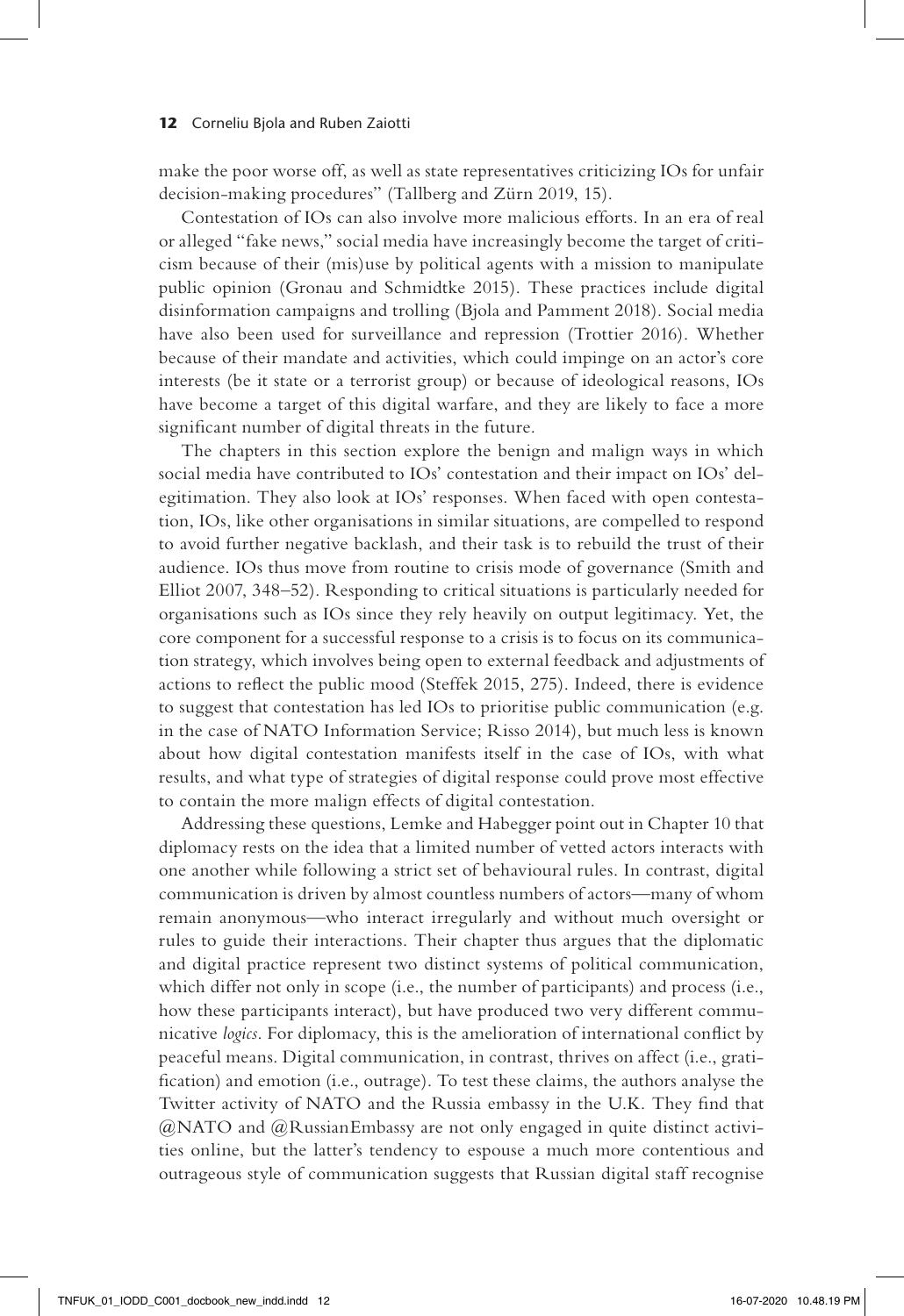the peculiarity of the digital communication environment and are willing to take full advantage of it despite (or maybe because of) the damage it can do to diplomatic relations.

In Chapter 11, Corneliu Bjola notes that, in the past decade, digital disinformation has become the tactic of choice for many state and non-state actors simply because the gains of engaging in such a practice are perceived to far outweigh any possible risks. Amidst these developments, a glaring gap of significant relevance for the already besieged liberal international order continues to be overlooked in the academic literature: the use of digital disinformation in multilateral contexts, especially against international organisations. To bridge this gap, the chapter draws on the case of the disinformation campaign against the UN Global Compact for Migration (UNGCM) and argues that the potential challenge the UN and IOs, in general, may face as a result of digital disinformation is "manufactured delegitimation." Drawing on Twitter data collected between September 2018 and January 2019, the study shows that the disinformation campaign against the Global Compact has been successful in shifting public attention away from the UN's agenda, increasing epistemic confusion about the objectives and provisions of the Global Compact, but without causing a negative escalation of attacks on the UN institution as a whole. The study also calls attention to the empirical difficulties researchers may face when trying to distinguish between legitimate political contestation and disinformation, hence the need for identifying reliable metrics (e.g., corrupted tactics, polarised themes, toxic escalations) for unpacking the unique pathways by which digital disinformation may help engineer legitimacy crises for international organisations.

The volume concludes, in the final chapter, with a discussion of the digital blind spots that IOs may develop and which could prevent them from taking full advantage of the opportunities of digital transformation or, by case, from protecting themselves from the inevitable challenges generated by this process. Epistemic blind spots pose a problem for decision-making as they imply that certain courses of action could be taken without those affected being able to assess the full implications of the available information. Decision-makers may thus miss important signals, form a distorted view of the unfolding events, delay their reactions, or draw the wrong lessons from their experience. IOs are particularity vulnerable to developing weak and strong digital blind spots since the main features of the process of digital transformation (data, intensity, speed, and sustainability) are not easy to reconcile with the traditional ways by which IOs operate. However, if international organisations manage to overcome their blind spots, then there is a real possibility for them to become full-fledged "digital organisations" based on the same core principles that underlie digital technologies themselves: built around personnel with the ability to self-manage and to operate within a non-hierarchical chain of command, relying on resources that are collectively owned and shared among its members, and adopting rules and infrastructures that encourage connections and collaboration among their members, both internally and externally.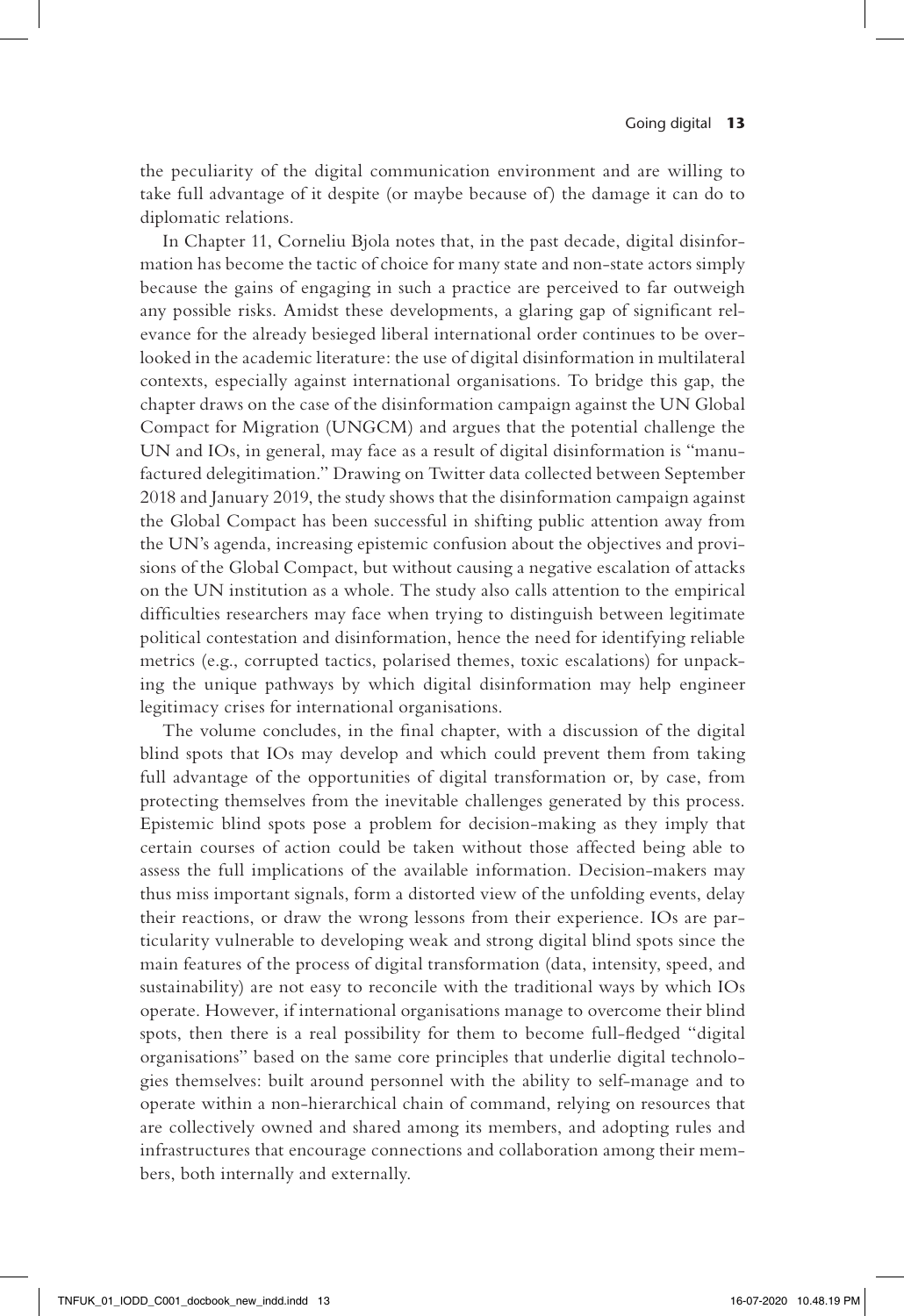To conclude, the volume brings together a multidisciplinary group of scholars and practitioners to tackle important questions regarding the impact of digital technologies in international affairs and to explore the current debates surrounding IOs' use of social media and the future of digital diplomacy. These different disciplinary perspectives offer a nuanced and textured understanding of the multifaceted, complex, and ever-evolving nature of the phenomenon under investigation and highlight its wide-ranging policy implications. These contributions combine engaging theoretical insights with newly compiled empirical material that is analysed using an eclectic set of methodological approaches (e.g., multivariate regression network analysis, content analysis, sentiment analysis). The combination of empirical and theoretical insights thus provides a solid analytical foundation for policy-relevant prescriptions concerning the use of digital technologies by international organisations in their multilateral engagements.

# **Note**

1 Legitimation practices are those involving "actors deliberately seek(ing) to make a political institution more legitimate, by boosting beliefs that its rule is exercised appropriately" (Tallberg and Zürn, 2019: 9).

#### **References**

- Abbott, K. W., and D. Snidal. "Why States Act through Formal International Organizations." *Journal of Conflict Resolution* 42, no. 1 (1998): 3–32.
- Abbott, K.W., P. Genschel, D. Snidal, and B. Zangl. *International Organizations as Orchestrators*. Cambridge: Cambridge University Press, 2015.
- Adler-Nissen, R. "Diplomatic Agency." In *The Sage Handbook of Diplomacy*, edited by C.M. Constantinou, P. Kerr, and P. Sharp. London: Sage, 2016.
- Alleyne, M. *International Power and International Communication*. Houndmills, Basingstoke, Hampshire: Macmillan, 1995.
- Alleyne, M.D. *International Power and International Communication*. London: MacMillan, 2016.
- Barnett, M., and M. Finnemore. *Rules for the World: International Organizations in Global Politics*. 1st ed. Ithaca, NY: Cornell University Press, 2004.
- Bauer, M., Christoph Knill, and Steffen Eckhard. *International Bureaucracy: Challenges and Lessons for Public Administration Research*. London: Palgrave Macmillan, 2017.
- Bjola, C., and M. Holmes. *Digital Diplomacy: Theory and Practice*. Abingdon: Routledge New Diplomacy Studies, 2015.
- Bjola, C., and L. Jiang. "Social Media and Public Diplomacy: A Comparative Analysis of the Digital Diplomatic Strategies of the EU, US and Japan in China." In *Digital Diplomacy: Theory and Practice*, edited by Corneliu Bjola, and Marcus Holmes, 71–88. Abingdon and New York: Routledge, 2015.
- Bjola, Corneliu. "Adapting Diplomacy to the Digital Age: Managing the Organisational Culture of Ministries of Foreign Affairs." 2017. https://www.swp-berlin.org/fil eadmin/contents/products/arbeitspapiere/WP\_Diplomacy21\_No9\_Corneliu\_Bjola \_01.pdf.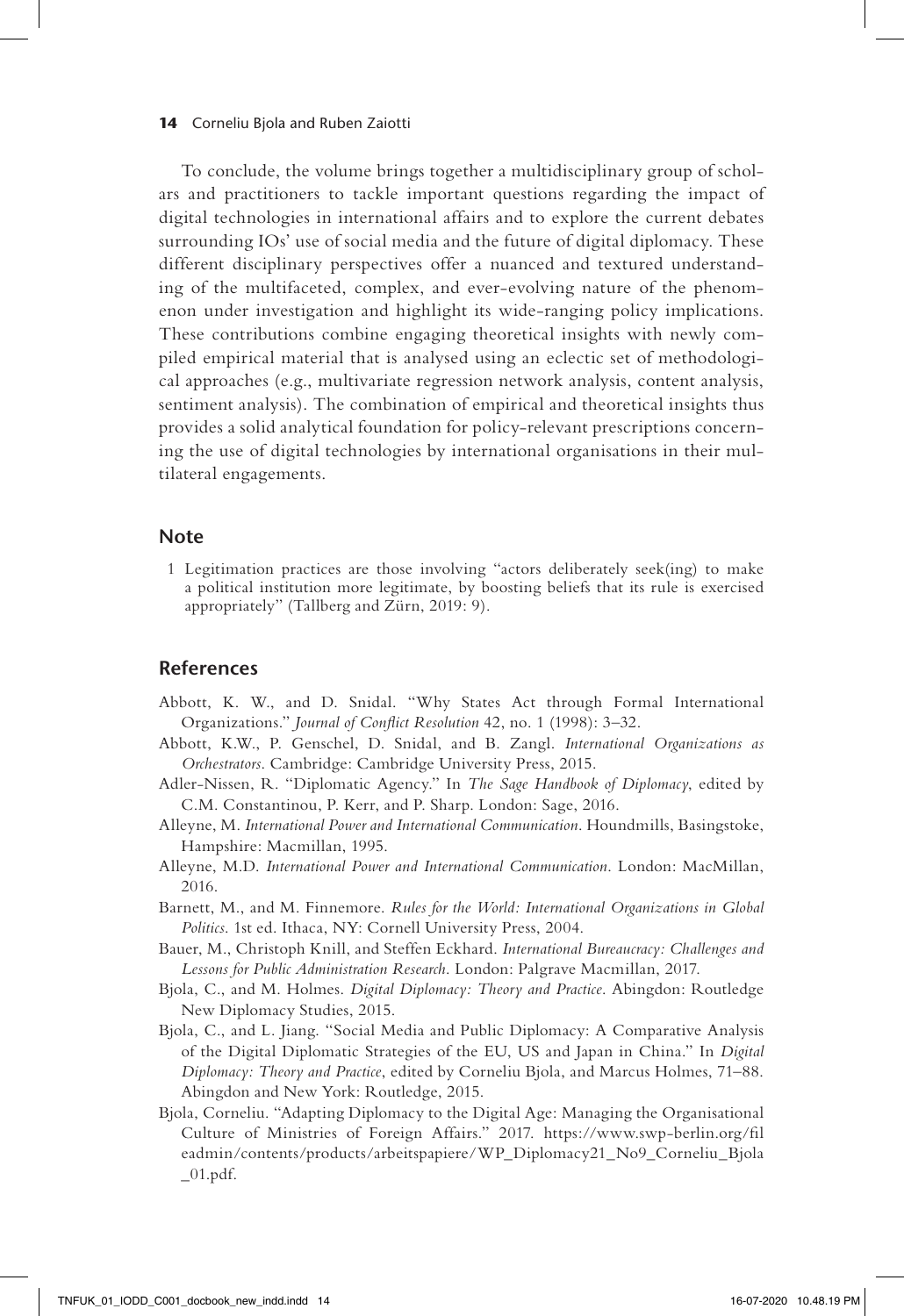- Bjola, Corneliu, and James Pamment. *Countering Online Propaganda and Extremism: The Dark Side of Digital Diplomacy*. Abingdon and New York: Routledge, 2018.
- Bjola, Corneliu, and Yuanzhe Ren. "Digitization and the Transformation of Contemporary Diplomacy – Based on the Perspective of Organizational Culture Theory." *Foreign Affairs Review* 1 (2019): 1–27. doi:10.13569 / j.cnki.far.2019.01 .001.
- Buchanan, A., and R.O. Keohane. "The Legitimacy of Global Governance Institutions." *Ethics & International Affairs* 20, no. 4 (2006): 405–37.
- Bulovsky, A. "Authoritarian Communication on Social Media: The Relationship Between Democracy and Leaders' Digital Communicative Practices." *International Communication Gazette* 81, no. 1 (2019): 20–45.
- Busch, P.O., and A. Liese. "The Authority of International Public Administrations." In *International Bureaucracy. Public Sector Organizations*, edited by M. Bauer, C. Knill, and S. Eckhard. London: Palgrave Macmillan, 2017.
- Carpenter, C., and D.W. Drezner. "International Relations 2.0: The Implications of New Media for an Old Profession." *International Studies Perspectives* 11, no. 3 (2010): 255–72.
- Cho, S. "An International Organization's Identity Crisis." *Northwestern Journal of International Law & Business* 34, no. 3 (2014): 359–93.
- Collins, Neil, and Kristina Bekenova. "Digital Diplomacy: Success at Your Fingertips." *Place Branding & Public Diplomacy* 15, no. 1 (2019): 1–11.
- Copeland, D. "Digital Technology." In *The Oxford Handbook of Modern Diplomacy*, edited by A.F. Cooper, J. Heine, R. Thakur, and R. C. Thakur, Oxford: Oxford University Press, 2013.
- Cornut, J. "Digital Diplomacy in Practice: Implications for IOs". *Paper Presented at the workshop Digital diplomacy going Global*. Halifax (NS): Dalhousie University, April 24 2019.
- Corrie, Karen L. "The International Criminal Court: Using Technology in Network Diplomacy." In *Digital Diplomacy*, edited by Corneliu Bjola, and Marcus Holmes, 159–77. New York: Routledge, 2015.
- Cull, Nicholas John. *Public Diplomacy: Foundations for Global Engagement in the Digital Age*. Cambridge: Polity Press, 2019.
- Dellmuth, L., and J. Tallberg. "The Social Legitimacy of International Organisations: Interest Representation, Institutional Performance, and Confidence Extrapolation in the United Nations." *Review of International Studies* 41, no. 3 (2015): 451–75.
- DeNardis, L., and A. M. Hackl. "Internet Governance by Social Media Platforms." *Telecommunications Policy* 39, no. 9 (2015): 761–70.
- Denskus, T., and D.E. Esser. "Social Media and Global Development Rituals: A Content Analysis of Blogs and Tweets on the 2010 MDG Summit." *Third World Quarterly* 34, no. 3 (2013): 405–22.
- Dimitrov, R. "Bringing Communication up to Agency: UNESCO Reforms Its Visibility." *Public Relations Inquiry* 3, no. 3 (2014): 293–318.
- Duffield, J. "The Limits of 'Rational Design.'" *International Organization* 57, no. 2 (2003): 411–30.
- Ecker-Ehrhardt, M. "International Organizations "Going Public"? an Event History Analysis of Public Communications Reforms 1950–2015." *International Studies Quarterly* 62, no. 4 (2018a): 723–36.
- Ecker-Ehrhardt, M. "Self-Legitimation in the Face of Politicization: Why International Organizations Centralized Public Communication." *The Review of International Organizations* 13, no. 4 (2018b): 519–46.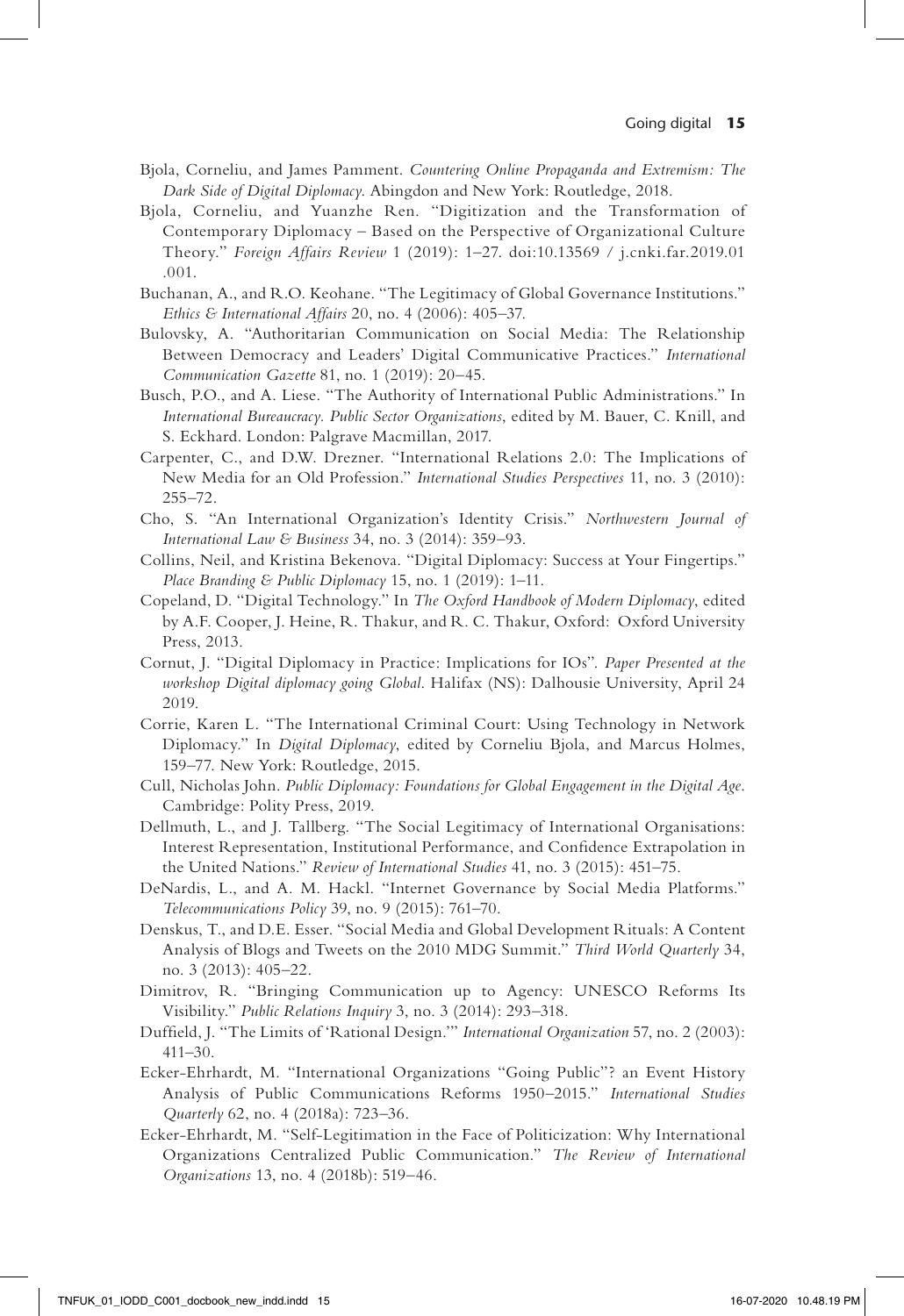- Ellis, D.C. "Theorizing International Organizations: The Organizational Turn in International Organization Theory." *Journal of International Organizations Studies* 1, no. 1 (2010).
- Gao, H., G. Barbier, and R. Goolsby. "Harnessing the Crowdsourcing Power of Social Media for Disaster Relief." *IEEE Intelligent Systems* 26, no. 3 (2011): 10–4.
- Ghannam, J. "Social Media in the Arab World: Leading up to the Uprisings of 2011." *Center for International Media Assistance* 3, no.1 (2011): 1–44.
- Gilboa, E. "The CNN Effect: The Search for a Communication Theory of International Relations." *Political Communication* 22, no. 1 (2005): 27–44.
- Gregoratti, C., and A. Uhlin. "Civil Society Protest and the (De) Legitimation." *Legitimacy in Global Governance: Sources, Processes, and Consequences*, 134 (2018).
- Gronau, J., and H. Schmidtke. "The Quest for Legitimacy in World Politics International Institutions' Legitimation Strategies." *Review of International Studies* 42, no. 3 (2015): 535–57.
- Haftel, Y., and A. Thompson. "The Independence of International Organizations: Concept and Applications." *Journal of Conflict Resolution* 50, no. 2 (2006): 253–75.
- Hall, N., and N. Woods. "Theorizing the Role of Executive Heads in International Organizations." *European Journal of International Relations* 24, no. 4 (2018): 865–86.
- Held, D., and M. Koenig-Archibugi, eds. *Global Governance and Public Accountability*. Oxford: Blackwell Publishing, 2005.
- Hocking, B., and J. Melissen. *Diplomacy in the Digital Age*. Clingendael, Netherlands: Institute of International Relations, 2015.
- Hooghe, L., and G. Marks. "Delegation and Pooling in International Organizations." *The Review of International Organizations* 10, no. 3 (2015): 305–28.
- Hopke, J., and L. Hestres. "Visualizing the Paris Climate Talks on Twitter: Media and Climate Stakeholder Visual Social Media During COP21." *Social Media Society* 4, no. 3 (2018). Social Media Society, July 2018.
- Howard, P., and M. Hussain. "The Role of Digital Media." *Journal of Democracy* 22, no. 3 (2011): 35–48.
- Jackson, S.T. "A Turning IR Landscape in a Shifting Media Ecology: The State of IR Literature on New Media." *International Studies Review* 46 (2018): 518–34.
- Kampf, R., I. Manor, and E. Segev. "Digital Diplomacy 2.0? A Cross-National Comparison of Public Engagement in Facebook and Twitter." *The Hague Journal of Diplomacy* 10, no. 4 (2015): 331–62.
- Khatib, L., W. Dutton, and M. Thelwall. "Public Diplomacy 2.0: A Case Study of the US Digital Outreach Team." *The Middle East Journal* 66, no. 3 (2012): 453–72.
- Livingstone, S., and L. Lievrouw. *Handbook of New Media: Social Shaping and Social Consequences*. London: Sage Publications, 2006.
- Macnamara, J., and A. Zerfass. "Social Media Communication in Organizations: The Challenges of Balancing Openness, Strategy, and Management." *International Journal of Strategic Communication* 6, no. 4 (2012): 287–308.
- Manning, Harley, Kerry Bodine, Josh Bernoff, and Mel Foster. "Outside." In *The Power of Putting Customers at the Center of Your Business*. New York: Forrester Research, 2012.
- Manor, I. *Are We There yet: Have MFAs Realized the Potential of Digital Diplomacy?: Results from a Cross-National Comparison*. Eiden/Boston: Brill, 2016.
- Manor, I. *The Digitalization of Public Diplomacy*. Basingstoke, UK: Palgrave Macmillan, 2019.
- Manor, I., and E. Segev. "America's Selfie: How the US Portrays Itself on its Social Media Accounts." In *Digital Diplomacy*, edited by Ilan Manor, and Elad Segev, 103–22. London: Routledge, 2015.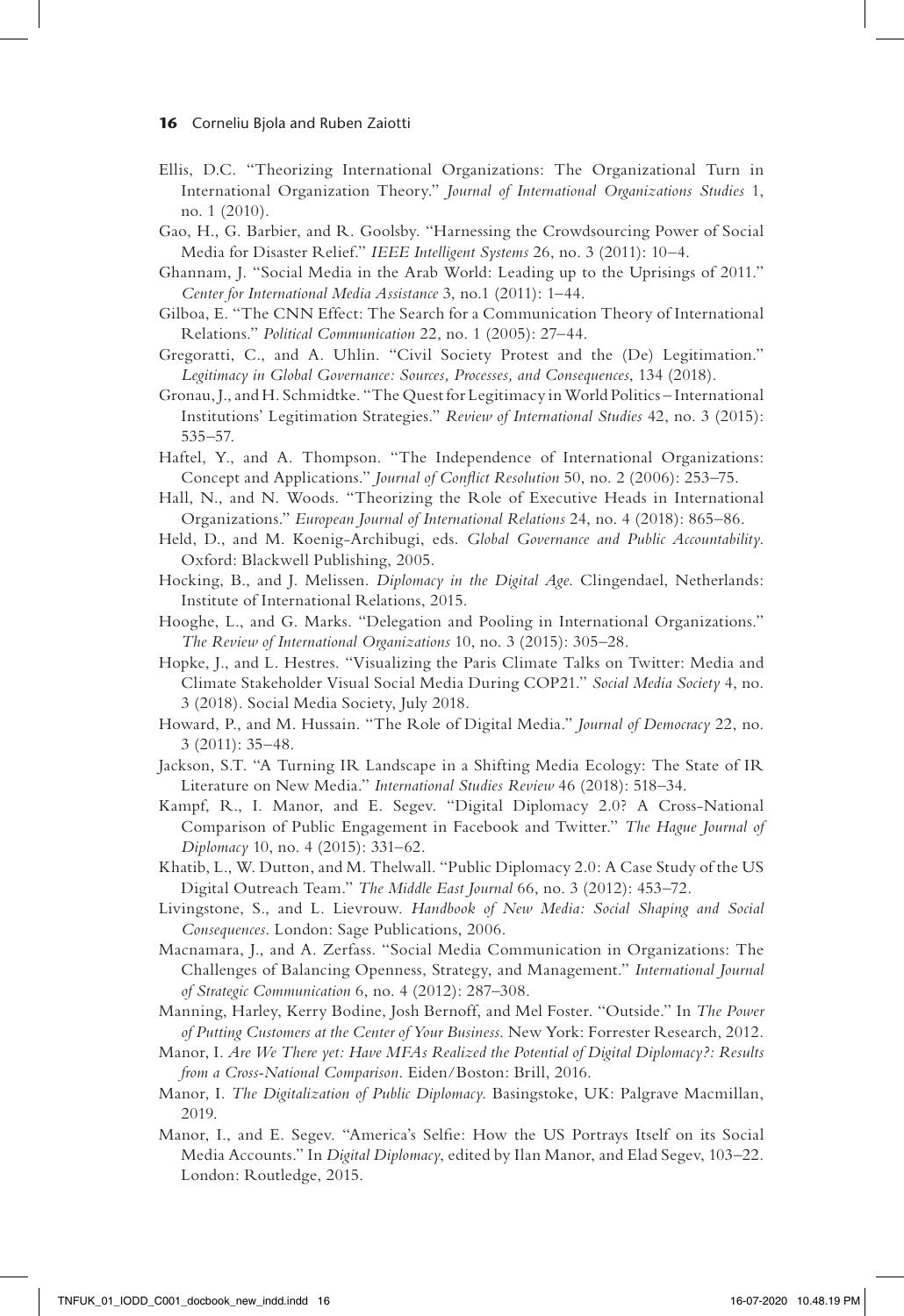- Marlin-Bennett, R. "Embodied Information, Knowing Bodies, and Power." *Millennium* 41, no. 3 (2013): 601–22.
- Melissen, J. *Wielding Soft Power: The New Public Diplomacy*. The Hague, Netherlands: Netherlands Institute of International Relations, Clingendael, 2005.
- Melissen, J. "Public Diplomacy." In *Diplomacy in a Globalizing World: Theories and Practices*, edited by P. Kerr, and G. Wiseman, 192–208. Oxford: Oxford University Press, 2013.
- Morse, J.C., and R.O. Keohane. "Contested Multilateralism." *The Review of International Organizations* 9, no. 4 (2014): 385–412.
- Mumby, D.K., and T.R. Kuhn. *Organizational Communication: A Critical Introduction*. London: Sage Publications, 2018.
- Murphy, P., M. Kraidy, and M.M. Kraidy, eds. *Global Media Studies: Ethnographic Perspectives*. Hove: Psychology Press, 2003.
- Ness, G.D., and S.R. Brechin. "Bridging the Gap: International Organizations as Organizations." *International Organization* 42, no. 2 (1988): 245–73.
- Pagovski, Z. Zach. "Public Diplomacy of Multilateral Organizations: The Cases of NATO, EU, and ASEAN, CBD." *Perspectives on Public Diplomacy* (2015). Paper No.4.
- Pamment, J. "Digital Diplomacy as Transmedia Engagement: Aligning Theories of Participatory Culture with International Advocacy Campaigns." *New Media & Society* 18, no. 9 (2016): 2046–62.
- Pelling, Jon. "Public Diplomacy in the Age of Networks: Midwives4all." *Place Branding & Public Diplomacy* 12, no. 2 (2016): 201–9.
- Risso, L. *Propaganda and Intelligence in the Cold War: The NATO Information Service*. Abingdon: Routledge, 2014.
- Rogers, E. *Diffusion of Innovations*. 5th ed. New York: Free Press, 2003.
- Sandre, Andreas. *Digital Diplomacy: Conversations on Innovation in Foreign Policy*. Lanham: Rowman & Littlefield Publishing Group, 2015.
- Seo, H., J.Y. Kim, and S.U. Yang. "Global Activism and New Media: A Study of Transnational NGOs' Online Public Relations." *Public Relations Review* 35, no. 2 (2009): 123–6.
- Simmons, B.A., and L.L. Martin. "International Organizations and Institutions." In *Handbook of International Relations*, edited by Beth Ann Simmons, and Lisa L. Martin, 192–211. London: Sage, 2002.
- Simmons, Beth Ann. "International Studies in the Global Information Age." *International Studies Quarterly* 55, no. 3 (2011): 589–99.
- Smith, D., and D. Elliott. "Exploring the Barriers to Learning from Crisis: Organizational Learning and Crisis." *Management Learning* 38, no. 5 (2007): 519–38.
- Sommerer, T., and H. Agné. "Consequences of Legitimacy." In *Legitimacy in Global Governance: Sources, Processes, and Consequences*, edited by J. Tallberg, K. Bäckstrand, and J.A. Scholte. Oxford: Oxford University Press, 2018.
- Spry, D. "Facebook Diplomacy: A Data-Driven, User-Focused Approach to Facebook Use by Diplomatic Missions." *Media International Australia* 168, no. 1 (2018): 62–80.
- Spry, Damien. "From Delhi to Dili: Facebook Diplomacy by Ministries of Foreign Affairs in the Asia-Pacific." *The Hague Journal of Diplomacy* 15, no. 1–2 (2019): 1–33.
- Steffek, J. "The Output Legitimacy of International Organizations and the Global Public Interest." *International Theory* 7, no. 2 (2015): 263–93.
- Tallberg, J., and M. Zürn. "The Legitimacy and Legitimation of International Organizations: Introduction and Framework." *The Review of International Organizations* 1, no. 4 (2019): 581–606.